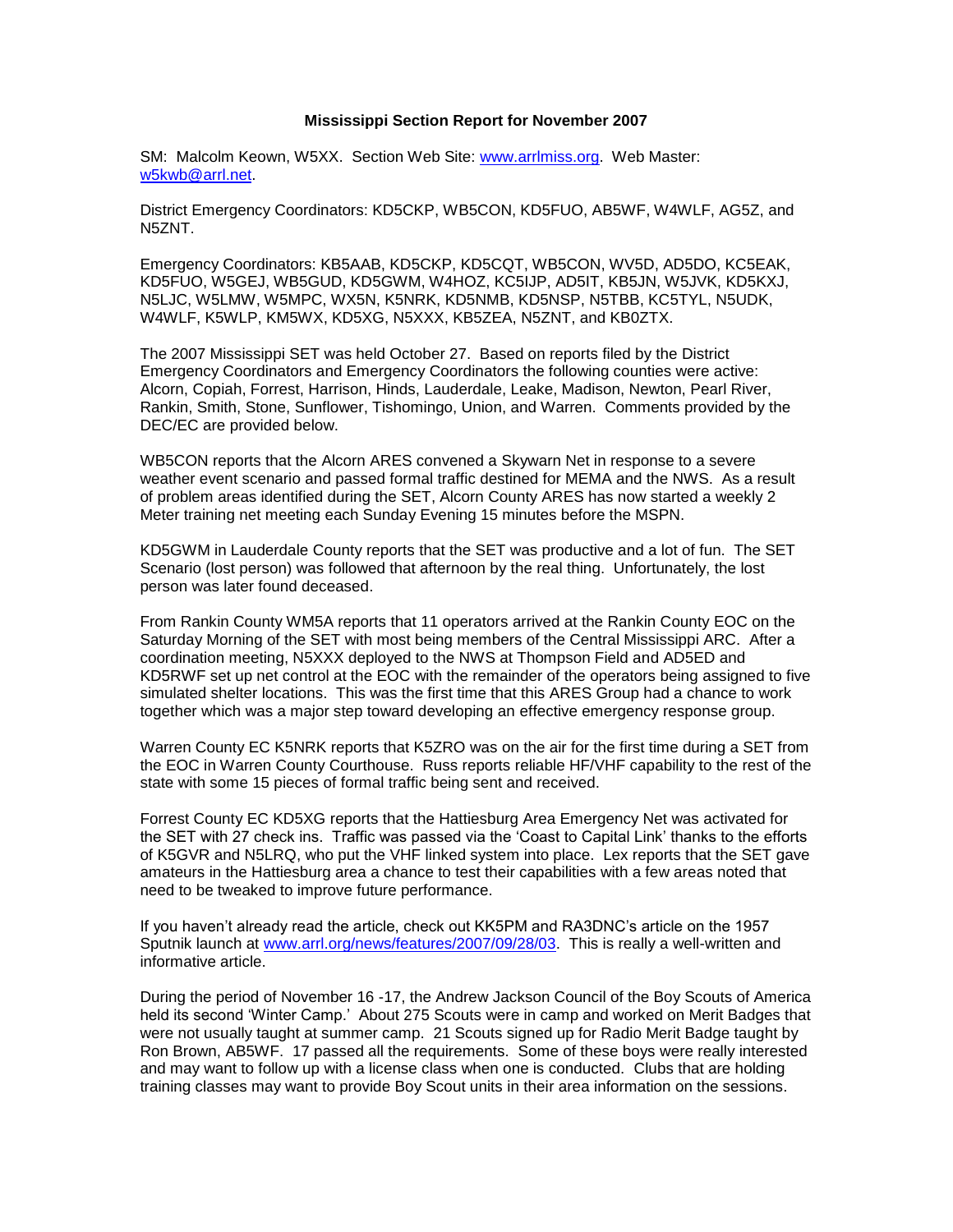N5WLW has prepared a summary of Mississippi Club and individual Field Day results over the past 5 years. Check this out on the section web page under Press Releases.

New Officers of the Alcorn County ARES Club are K0RIS, President; K5TJB, VP; K8OUX, Secretary; and W5JOR Treasurer.

SKYWARN Recognition Day was conducted Friday Nov 30 and Saturday Dec. 1. The Jackson Amateur Radio club operated station WX5JAN at the National Weather Service Forecast Office in Jackson for about 16 hours during the event. The station contacted 31 National Weather Service offices around the country. A total of 56 Contact were made, 16 of those via WinLink. Operators who helped were: AB5WF, K5BLL, KM5GE, WB5TTE, K5CID, and KE5KTU.

Union County EC W5LMW reports that money has been identified by the EMA Manager to purchase equipment for the EOC; however, the problem now is to find room for the station at the EOC. Gregg also reports that he, W5UBG, and WB5TTM attended a NIMS tabletop exercise sponsored by Gulf States Transmission, Compliance Associates, and the County EMA. Sounds like Ham Radio is getting its foot in the door in Union County.

Welcome to new Mississippi Hams: KE5QXD, David – Ocean Springs; KE5QXE, Collie – Gautier; KE5QXF, Patrick – Gulfport; KE5QXG, Carl – Gulfport; KE5QXH, Stephen – Gautier; KE5QXI – Jerry, Biloxi; KE5QZM, Michael – Gulfport; KE5QZN, Glen – Gulfport; KE5RAV, Lisa – Lena; KE5RAW, Daron – Madison; KE5RBA, George - Jackson; KE5RDO, Adam – Oxford; KE5RDP, Edward – Water Valley; KE5RDQ, Benjamin – Oxford; KE5RFC, Eric – Mississippi State, KE5RHF, Glenn – Biloxi; KE5RHL, James – Coldwater; KE5RHM, Randall – Southaven; KE5RJK, Bobby – Hattiesburg; KE5RJL, Gloria – Hattiesburg; KE5RJM, Stephen – Hattiesburg; KE5RJN, Stanley – Hattiesburg; KE5RJO, Linda – Hattiesburg; KE5RJP, Debra – Hattiesburg; KE5RJQ, Marvin – Hattiesburg; KE5RJR, Kenneth – Seminary; KE5RJS, Brian – Hattiesburg; KE5RJT, Phillip – Magnolia; KE5RJU, Ashley – Petal; KE5RJV, Lonnie – Hattiesburg; KE5RJW, Dorothy – Petal; KE5RJX, James - Brooklyn; KE5RJY, Linda – Seminary; KE5RJZ, Jasmine – Long Beach; KE5RON, Steven – Aberdeen; KE5ROO, Brandon – Hamilton; KE5ROP, Darrell – Columbus; KE5ROQ, Casey – Iuka; KE5ROR, Curtis – Columbus; KE5ROT, William – Columbus; KE5ROT, Lemario – Columbus; and KE5ROU, Lenard – Columbus;

Also welcome to KA1ZIA as ORS and OES.

Congratulations to the following on their upgrades: KE5EDO – Whitfield; KE5HJN – Tupelo; KE5IXN – Gulfport; KD5JXJ – Tupelo; KE5LCN – Oxford; KE5MVP – Gulfport; KE5OTJ – Verona; KE5PCH – Meridian; KE5PLM – Gulfport; KE5PXF – Long Beach; N5PYH – Enterprise; KE5QCS – Gulfport; KE5QHJ – Walnut Grove; KE5QHK – Lena; KE5QHR – Ocean Springs; KE5QVR – Lauderdale; KE5QZN – Gulfport; KB5SSG – Olive Branch; and N5UDK – Wiggins.

Also congratulations are in order for the Northeast Mississippi Radio Amateurs and the Pearl River County ARC upon their affiliation with the ARRL. And congratulations to WD2XSH/6 (W5THT), who now has made 15 CW QSOs on 600 Meters including a QSO with WD2XSH/20 in Oregon (2079 miles), and to KB5CSQ on her recent election as YLRL District Chairman.

Welcome to new ARRL members: WA5CJP – Hattiesburg; KA5EPR – Diamondhead; N5GDM – Ridgeland; WA4JVL – Picayune; KE5JYV – West Point; KE5KBG – Falkner; KB7PJT – Carriere; N5PPR – Wesson; KE5QHV – Gulfport; KE5QHQ – Ocean Springs; KE5QQH – Tishomingo; KE5QVR – Lauderdale; KE5QZN – Gulfport; KE5RDO – Oxford; KE5RDQ – Oxford; KE5RHM – Coldwater; K5TJB – Corinth; N5TPA – Clinton; KA5UHV – Flowood; KC4YNL – Summit; and K4ZLC – Snow Lake Shores;

Club Newsletters/Reports: Hattiesburg ARC (AC5E), Meridian ARC (W5MAV), and Pearl River County ARC (N5WLW)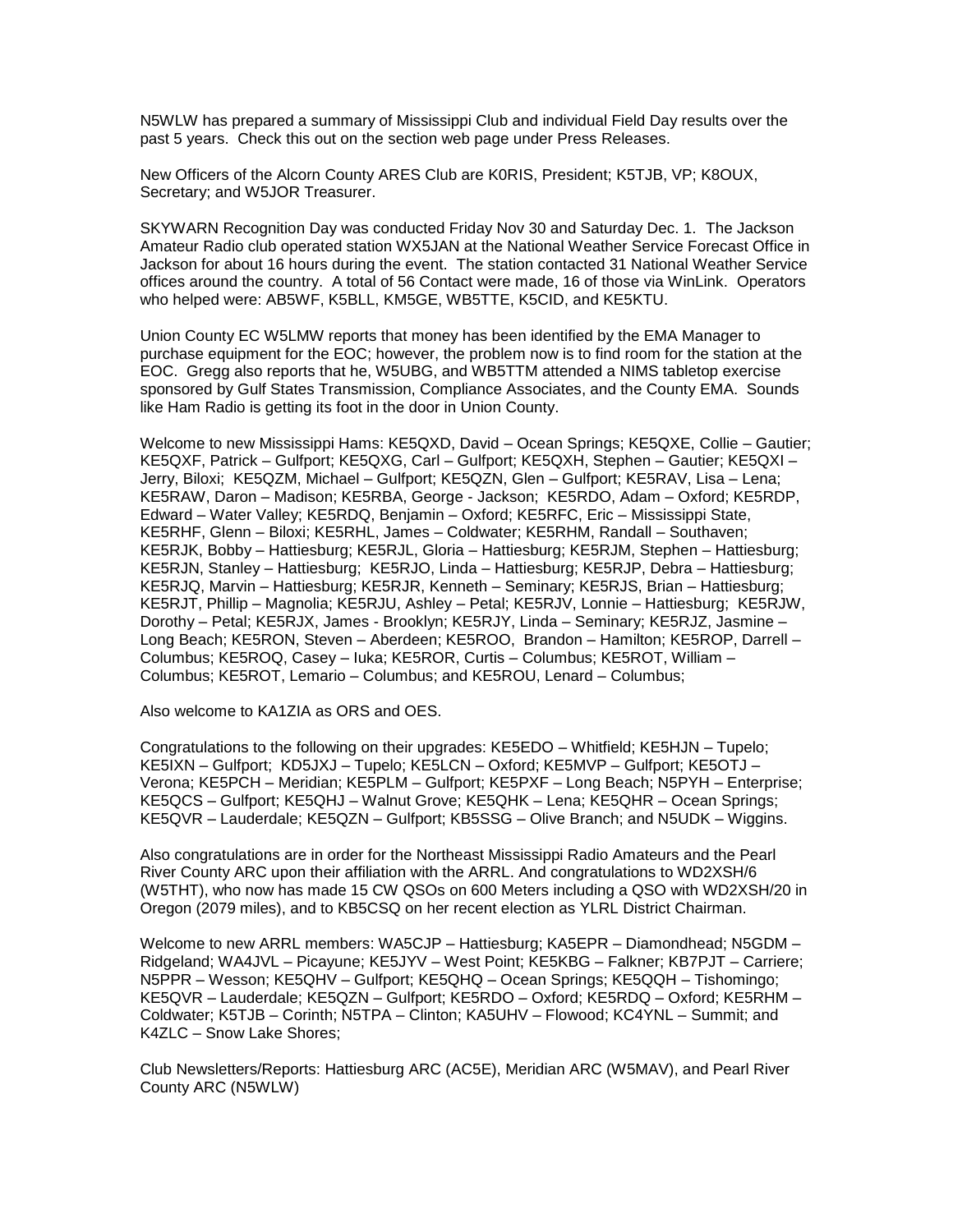Regret to report the passing of KB5FLC of Michigan City.

Several of the reports listed below were filed in October (as noted), but were not listed in the October Section report because W5XX was out of pocket during the late October and early November reporting period.

DEC/EC Reports: October – WB5CON (NE MS/Alcorn), KD5CQT (Jackson), KC5EAK (Pearl River), WB5GUD (Newton), W5LMW (Union), K5NRK (Warren), N5TBB (Tippah/Benton); N5UDK (Stone), KD5XG (Forrest); AG5Z (SE MS). November – KD5CQT (Jackson), KC5EAK (Pearl River), WB5GUD (Newton), KD5GWM (Lauderdale/Clarke), WX5N (Tishomingo), N5TBB (Tippah/Benton), KC5TYL (Lamar), AB5WF (West Central MS), and N5ZNT (Southwest MS).

Net reports: sessions/QNI/QTC (Net Manager)

DRN5 62/Miss 100% Rep by XXXX (WB5ZED)

MS Section Phone Net 30/XXXX/XX (K5NRK)

Magnolia Section Net 30/XXX/X (AD5J)

MS Section Traffic Net 30/XXX/ XX (KB5W)

Jackson County EN 30/504/10(KD5CQT)

MS Section Slow Net XX/XX/X (W3TWD)

Hattiesburg AEN 4/101/0 (N5MZ)

South MS YL Net X/XX/X (KB5CSQ)

Newton County ARES 5/42/0 (WB5GUD)

Tishomingo County ARC 4/74/1 (WX5N)

Stone Co ARES Net X/XXX/X (N5UDK)

Jackson ARC Em Net X/XX/X (AB5WF)

Meridian Area EN 4/60/0 (KD5GWM)

Lowndes Co ARC Net X/XX/X (AD5DO)

Pearl River ARES 4/46/0 (KC5EAK)

NE MS ARES X/XX/X (W5LMW)

MS-LA EN X/XX/X (K5NRK)

Monroe ARC X/XX/X (AD5DO)

MS Baptist Hams Net X/XX/X (WF5F)

UMARC 2M Net X/XX/X (W5MPC)

Metro Jackson ARES X/XX/X (AB5WF)